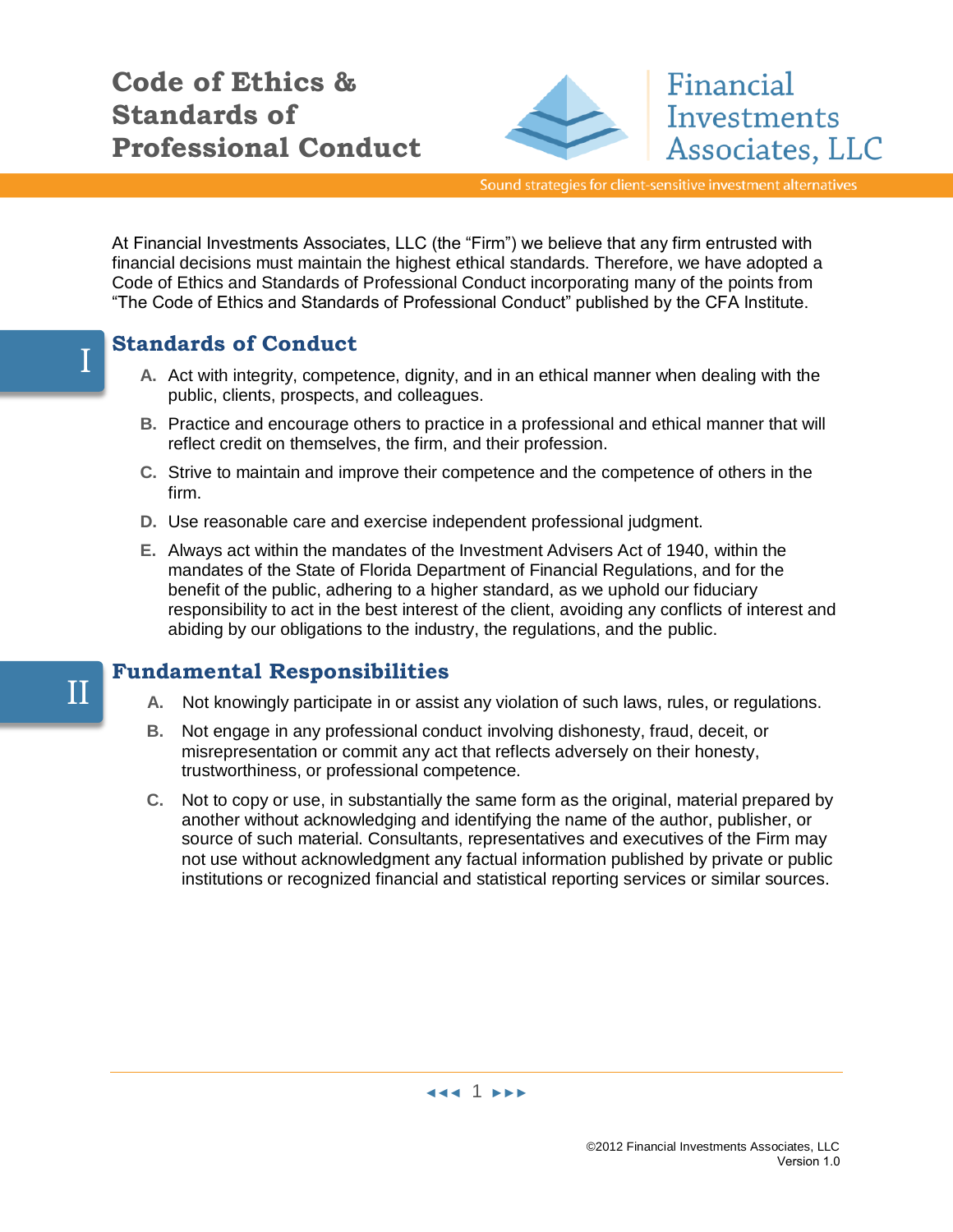

#### III **Prevention of the Use of Material Nonpublic Information and Insider Transactions**

Financial Investments Associates, LLC, a State of Florida registered investment adviser, hereafter referred to as the "Firm" has adopted the following policy and procedures for prevention of misuse and material, non-public information.

The Insider Trading and Securities Fraud Enforcement Act of 1988 requires every registered broker-dealer and also the Investment Advisors Act Section 204A requires every registered investment advisor to establish, maintain, and enforce written policies and procedures reasonably designed to prevent the misuse of material, non-public information by the Firm or any person associated with the Firm. In addition, the Act allows the imposition of penalties on "control persons" for violations of the Act by the Firm or persons associated with the Firm, if the Firm

- **►** knowingly or recklessly failed to supervise properly its employees and prevent insider trading; or
- **►** failed to establish, maintain and enforce written policies reasonably designed to prevent illegal insider trading by the Firm and its employees and associated persons.

Be it clearly understood that the maximum amount of the penalty is the greater of \$1,000,000 or three times the amount of profit (or loss avoided) on any illegal trade. The embarrassment and damage to the Firm's reputation from being associated with an insider trading scandal is an enormous price to pay over negligence and wanton disregard for our industry's code of behavior. Clearly, any such occurrence at this Firm will be grounds for immediate termination of employment and will additionally place the individual(s) at fault subject to additional regulatory and legal impositions.

Insider trading is generally defined as trading while in the possession of material non-public information regarding the security traded. Information is considered to be material if it is the type of information that a reasonable investor would consider important in deciding whether to buy or sell a particular security. Information is considered to be non-public if it has not been disseminated in a manner reasonably intended to reach the general investing public. Illegal insider trading also includes giving a "tip" to another person regarding material non-public information if it can be reasonably expected that the "tipper" might make improper use of such information. For advisors, this can also include confidential client information about securities positions, trading strategies, or investment trades, among other things.

It is not our Firm's strict policy to tolerate or condone in any manner that consultant, representative or executive of the Firm trade on the basis of any material non-public information regarding any security, nor shall we permit any consultant, representative or executive of the Firm to recommend to any client or person inside or outside the Firm that they should do so. Because the Firm may possibly have knowledge of information of a sensitive or confidential nature, it is also the Firm's strict policy that no consultant, representative or executive of the Firm shall disclose to any person outside the Firm or inside the firm on a strictly need to know basis any confidential information regarding the Firm or its clients.

Any consultant, representative or executive of the Firm coming into possession of material nonpublic information shall immediately report such information to the Firm's Principal. It is strictly

◄◄◄ 2 ►►►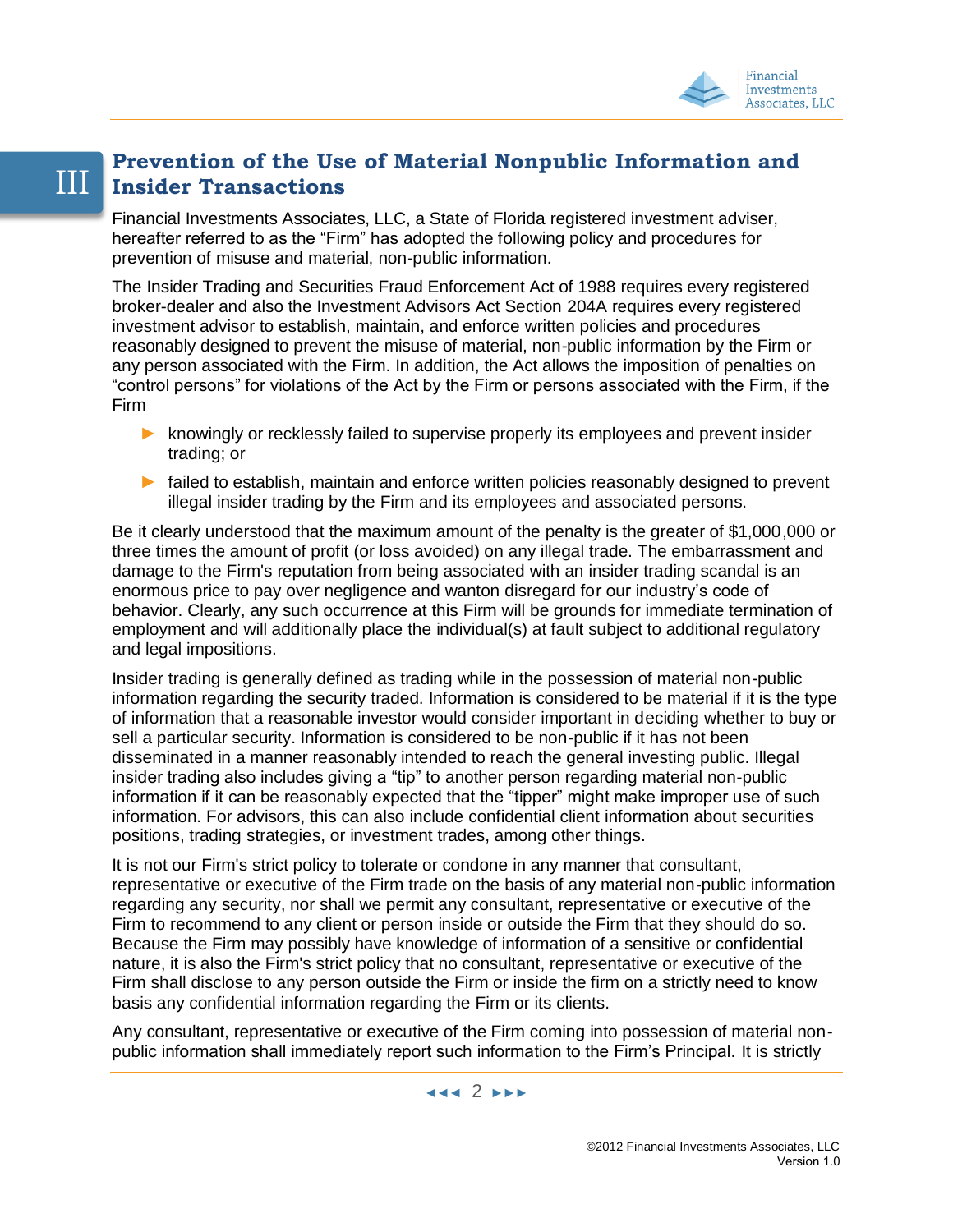

forbidden to disclose the information to other employees or to persons outside the firm except on a need to know basis. It is the Firm's Principal who shall monitor all trade tickets in the subject security for unusual activity, giving particular attention to trades in the accounts of consultants, representatives or executives of the Firm. If any activity is detected that may indicate improper use of material non-public information, the Firm's Principal shall conduct such additional investigation and take such further action as shall be appropriate under the circumstances. In addition, the Firm's Principal shall maintain a file of all investigations of such incidents that may involve insider trading and report any violation of the rules to all pertinent regulatory authorities.

It is often difficult to ascertain whether a rumor or tip involves material non-public information. For this reason, it is also the Firm's policy that no consultant, representative or executive of the firm shall trade or recommend a trade on the basis of any unsubstantiated rumor or tip. Because of the severity of the sanctions associated with insider trading, all questions should be referred directly to the Firm's Principal. To do otherwise may subject the Firm and consultant, representatives or executives to unnecessary duress.

In addition to insider trading based on information that may originate within the Firm (e.g., news of impending merger activity) the Firm must also take steps to detect improper trading based on information from outside sources (e.g., a hot tip about an impending takeover). For this reason, all consultant and manager search team member trades shall be reviewed quarterly by the Firm's Principal (or his designee). Reviewers should be alert to any past activity that involves securities that subsequently have issued major news releases.

To insure that compliance personnel can effectively monitor trading consultants, representative and executives of the Firm, all consultants, representatives and executives of the firm and their immediate family members shall maintain their securities accounts with outside independent brokerage firms approved by the Firm's Principal (or his designee). All trades involving consultants and manager search team members shall be reviewed by the Firm's Principal (or his designee). In addition, monthly or quarterly statements of accounts of consultants, representatives and executives of the Firm shall be reviewed by the Firm's Principal (or his designee) on a periodic basis for indications of unusual activity or profits that may indicate insider trading.

Financial Investments Associates, LLC may permit employees to purchase stocks that coincide with the same stock recommended to the Firm clients, but employees subsequently may have to provide a clear explanation to the Firm's Principal (or his designee) or the reason for trading in the particular stock if the timing of the trading coincided with recommendations made to the Firm's clients. The employee must provide the Firm's Principal (or his designee) with a memo declaring that they have not received any insider information regarding the security.

The availability of insider information falling in the hands of our firm is statistically insignificant. It would be virtually impossible to determine whether the firm or its consultants, representatives or executives would ever be placed in such a position. It would be easy to determine, however, that in possession of such sensitive information, the Firm will act speedily and unambiguously forceful to prevent the dissemination of the information. The goal will be, in all circumstances, to limit the dissemination of such information and quash its spread.